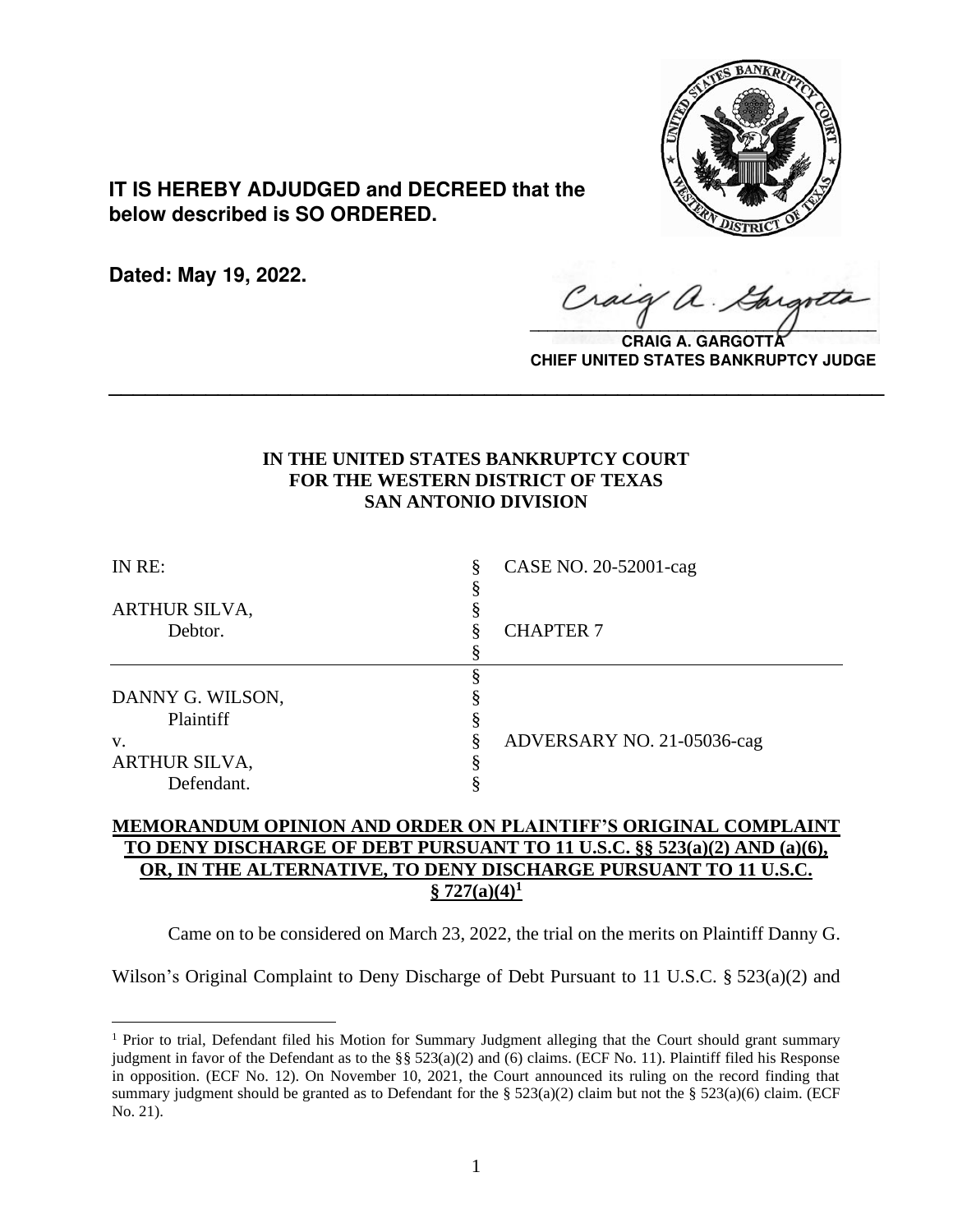(a)(6), or, in the Alternative, to Deny Discharge Pursuant to 11 U.S.C. § 727(a)(4) (ECF No. 1)<sup>2</sup> ("Complaint"). This Court has subject matter jurisdiction over this matter pursuant to 28 U.S.C. §§ 157(a) and 1334. This matter is referred to this Court under the District's Standing Order on Reference. This adversary proceeding is a core proceeding under 28 U.S.C. §§ 157(b)(1) and (b)(2)(I) (determination of the dischargeability of debts). Venue is proper in the Western District of Texas under 28 U.S.C. § 1409. The following is the Court's findings of fact and conclusions of law under Fed. R. Bankr. P. 7052(a).<sup>3</sup> Wilson filed his Statement Regarding Consent (ECF No. 8) which consents to the entry of final orders and a final judgment by this Court. Defendant Arthur Silva filed his Statement Regarding Consent (ECF No. 7) which consents to the entry of final orders and a final judgment by this Court. For the reasons stated in this Memorandum Opinion and Order, Wilson's claims for relief is DENIED and a take nothing judgment is rendered against Wilson.

# **BACKGROUND<sup>4</sup>**

In 2012, Wilson agreed to assist Silva in acquiring an Allstate Agency from Daryll W. Martin. Wilson was aware that this Allstate Agency was for sale and Wilson had the financial ability to purchase its book of business. Wilson and Silva entered into an oral agreement where Wilson would purchase the book of business known as the Martin & Associates Insurance Agency, Inc. ("Martin Agency"). Wilson would be the owner of the book of business, and Silva would be the named agent of record and would manage the insurance book of business. Additionally, Wilson and Silva orally agreed that Silva would be paid a management fee for running the Allstate agency. As part of the agreement, Wilson and Silva orally agreed that all Allstate commission checks would

<sup>&</sup>lt;sup>2</sup> "ECF" refers to the electronic case file docket number.

<sup>&</sup>lt;sup>3</sup> The Federal Rules of Bankruptcy Procedure shall be referred to as the "Bankruptcy Rule(s)" unless otherwise noted.

<sup>&</sup>lt;sup>4</sup> The Background Section of this Memorandum Opinion is derived from Plaintiff's Complaint, ¶  $\sqrt{7}$  -11. (ECF No. 1).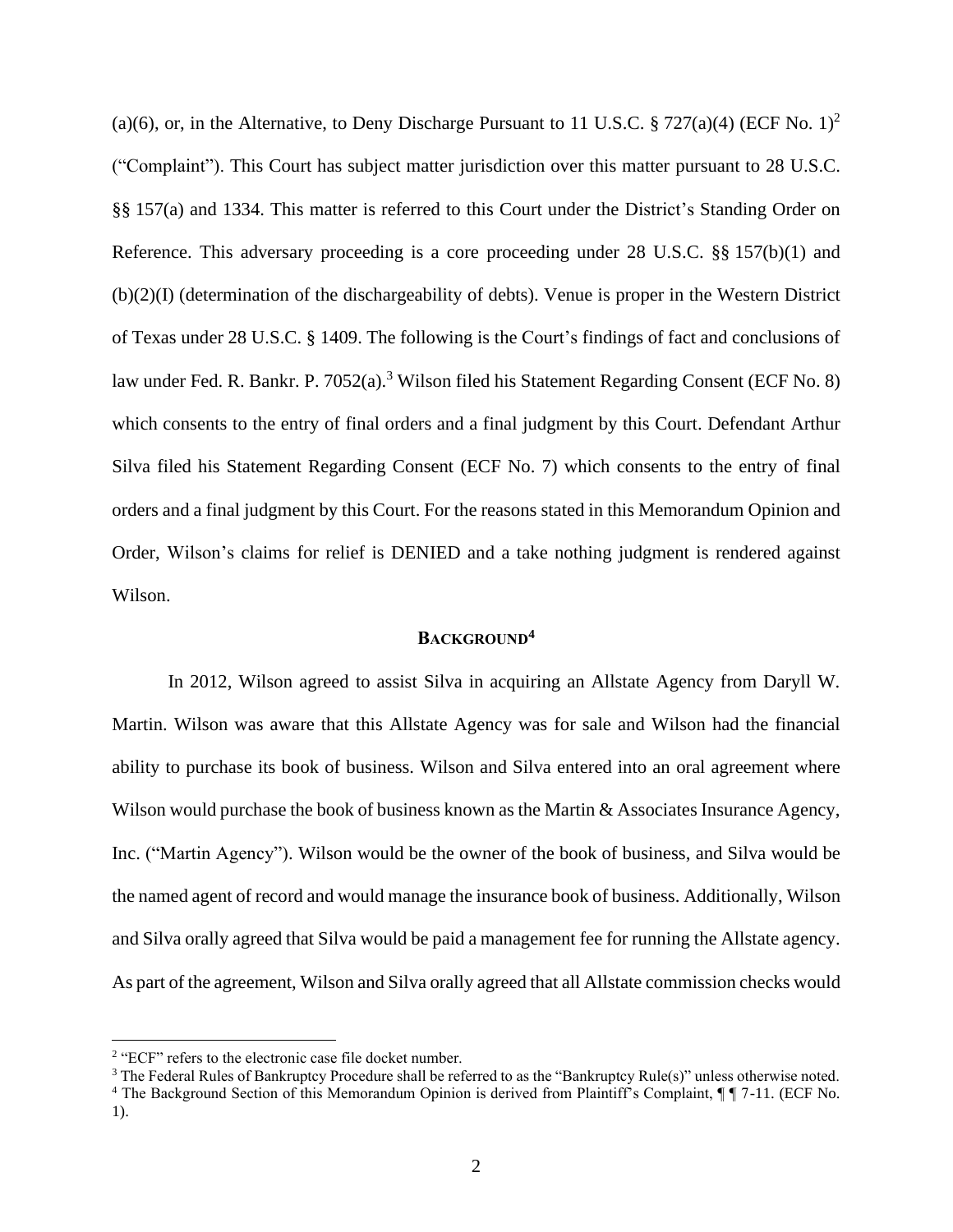be directed into an account that Wilson controlled, maintained, and supervised. Further, Wilson and Silva agreed that after three to five years, Silva would be given the option to purchase the book of business from Wilson.

In 2012, Wilson executed a note with AccessBank on behalf of DGW Financial Services, L.P. ("DGW") for the purchase of the book of business from the Martin Agency. On July 19, 2012, Silva signed an Offer to Purchase with Daryll Martin as President of the Martin Agency, using the funding from Wilson and DGW, and became the agent of the record for the book of business, known as Silva Insurance & Associates and/or Silva Insurance & Associates Company.

For the months of December 2012, January 2013, and February 2013, Silva directed all commission checks from Allstate into Wilson's bank account. Silva thereafter breached the agreement by unilaterally directing the Allstate commission checks to Silva's bank account, without Wilson's consent or permission. On February 6, 2015, Wilson filed an Original Petition against the Silva and his associated companies in a lawsuit styled *Danny G. Wilson, and DGW Financial Services, L.P. v. Arthur J. Silva, Lord & Silva, LLC d/b/a Silva Insurance & Associates, and Silva Insurance & Associates Company*, Cause No. 417-00548-2015, in the 417th Judicial District Court of Collin County, Texas ("State Court Lawsuit").

## **PARTIES' CONTENTIONS**

Wilson contends Silva's acts caused willful and malicious injury to Wilson pursuant to 11 U.S.C. § 523(a)(6) by inducing Wilson to take out a loan to assist Silva in acquiring the Allstate Agency and then directing the Allstate commissions to Silva as opposed to Wilson. As a result, Wilson risked losing the collateral Wilson pledged for the loan when Wilson did not have access to the commissions that Silva was required to pay Wilson under the agreement. Silva disputes Wilson's contentions by asserting that he did not have the requisite intent to injure Wilson.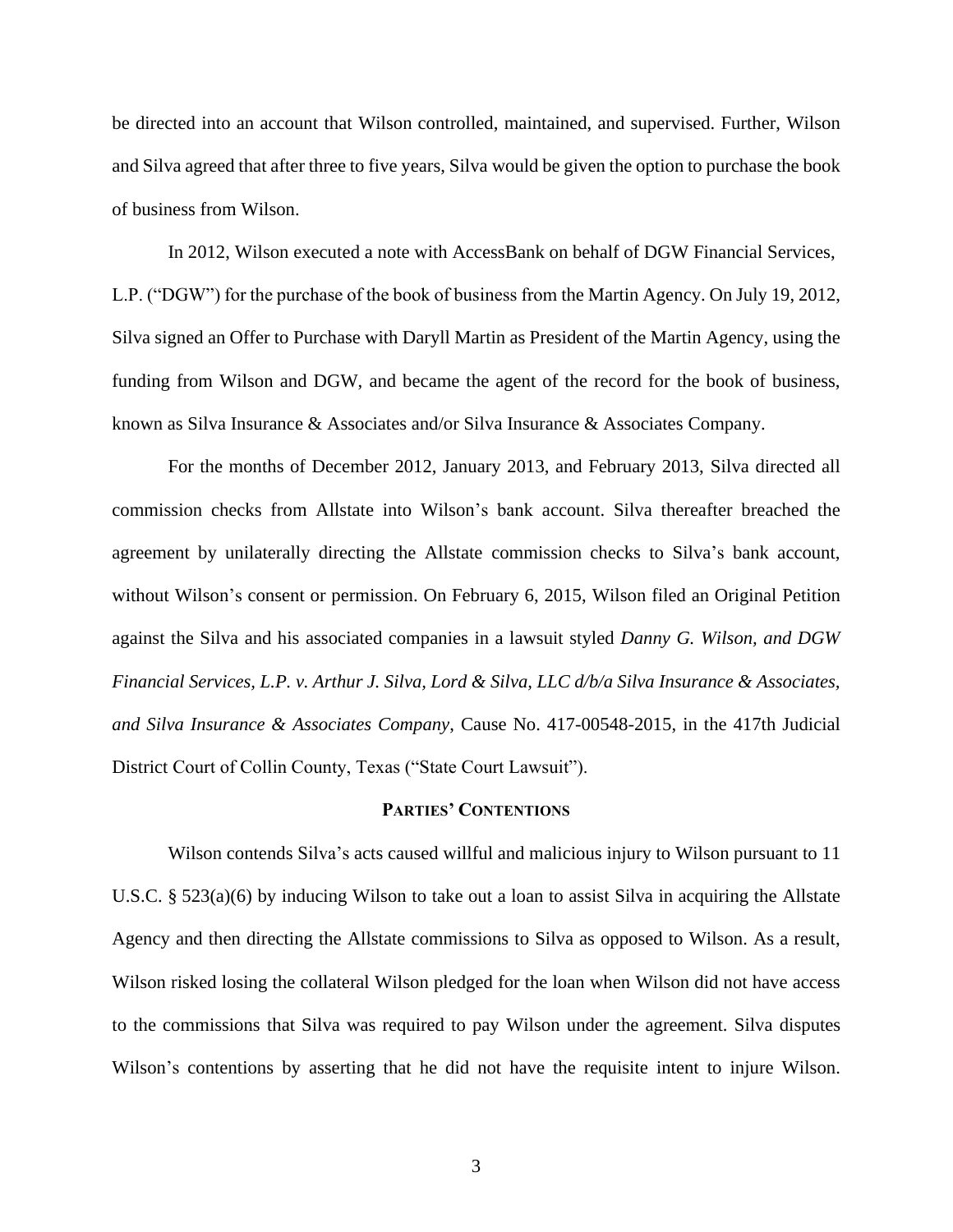Additionally, Wilson asserts that there are numerous omissions in Silva's bankruptcy schedules and statement of financial affairs that were not cured upon subsequent amendment that support denying Silva's discharge under § 727(a)(4). Silva disputes any intent to file false or misleading schedules or statement of financial affairs and argues that any non-disclosure was inadvertent and subsequently cured.

## **THE STATE COURT JUDGMENT AND DEFENDANT'S MOTION FOR SUMMARY JUDGMENT**

Wilson filed an Original Petition against the Silva and his associated companies in the 417th Judicial District Court of Collin County, Texas. Silva appeared and filed an answer on March 25, 2015. On September 16, 2019, the State Court conducted a jury trial which resulted in a judgment in favor of Wilson for actual damages in the amount of \$336,745.68 and attorney's fees in the amount of \$182,610.00, plus costs. The only cause of action Wilson asserted in the State Court lawsuit was for breach of contract, so the jury only awarded damages and costs for breach of contract.

As noted herein, Silva moved for partial summary judgment in this Adversary Proceeding alleging that under the doctrines of collateral estoppel and res judicata, the State Court's judgment precluded this Court's determination of nondischargeability for fraud or willful and malicious injury. The Court agreed with Silva that a finding of breach of contract could not serve as a basis for the Wilson to allege fraud because Wilson failed to plead fraud in his state court petition. As to the issue of whether a breach of contract determination in a state court judgment precluded this Court from deciding a willful and malicious injury under  $\S 523(a)(6)$ , the Court held that under *Williams v. International Brotherhood of Electrical Workers Local 520*, the Fifth Circuit has found that a breach of contract may involve an intentional or substantially certain act to cause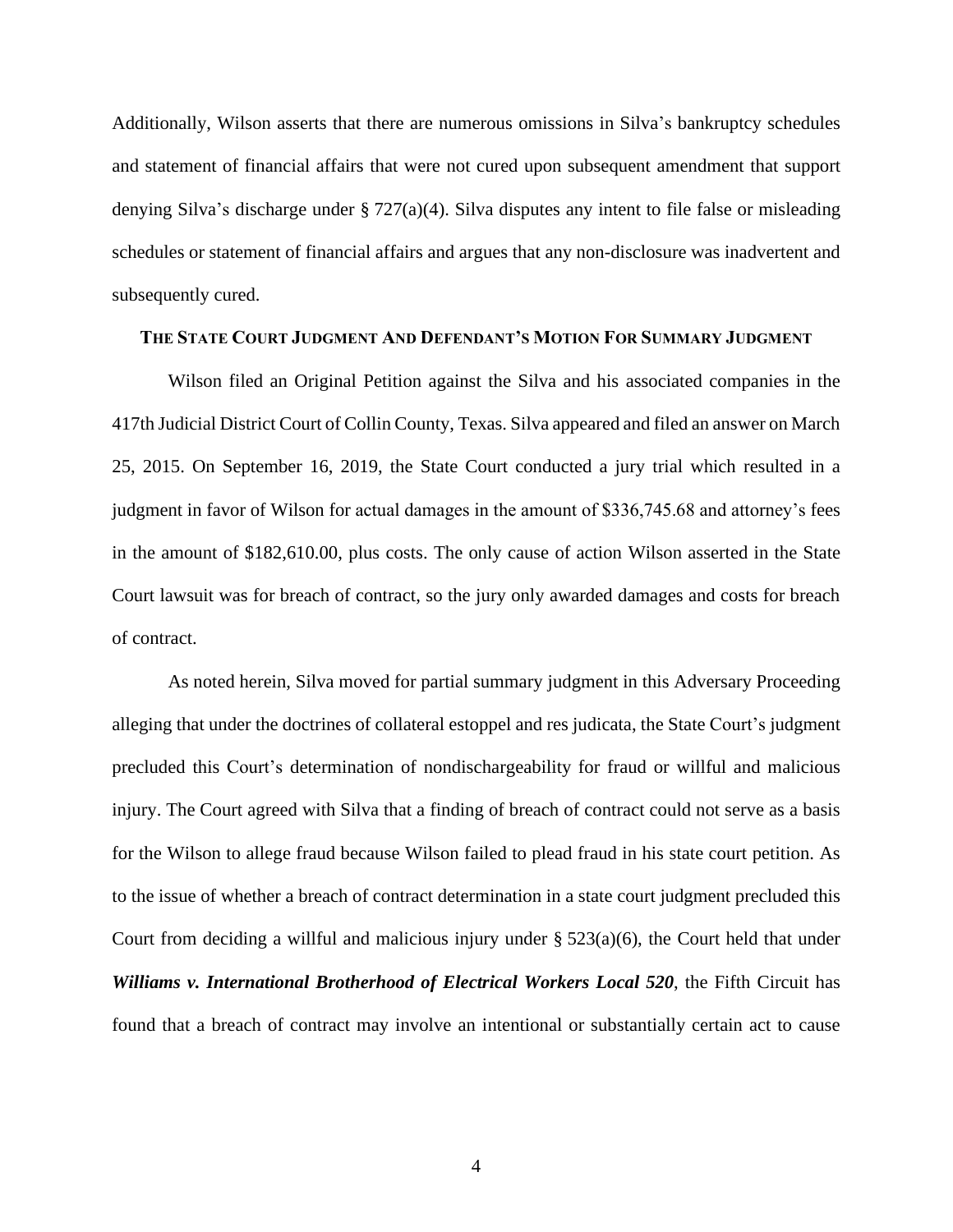injury. 337 F.3d 504, 510 (5th Cir. 2003) (citation omitted). As such, the Court denied summary judgment as to  $\S$  523(a)(6).

## **FINDINGS OF FACT**

The parties did not submit a joint pre-trial order in advance of trial. Local Rule 7016(c) advises that the parties should confer and file a joint pretrial order when possible. As a result, there are no stipulations of fact that the Court can incorporate into its Memorandum Opinion and Order other than Defendant's Answer admitting allegations in the Original Complaint. As an initial matter, Plaintiff's Exhibits 1-130 and 132-150 were admitted into evidence.<sup>5</sup> Three witnesses testfied: Wilson, Silva, and Silva's bankruptcy counsel who filed Silva's chapter 7 case, Chance McGhee.<sup>6</sup> The Court finds that all three witnesses were credible but weighs the testimony of Wilson and McGhee more favorably because the Court found their testimony more credible and persuasive.

Additionally, the parties at times debated and offered evidence regarding if there was an agreement between Wilson and Silva. The Court must give comity to the State Court jury charge and judgment that found that there was an agreement between Wilson and Silva and that Silva breached the agreement.<sup>7</sup> The Court will not revisit any evidence regarding the existence of a contract and if it was breached.

### Plaintiff Danny G. Wilson

The Court found Plaintiff Danny G. Wilson to be a credible witness and honorable man concerned with helping others. Wilson has been in the insurance business since 2003. Wilson has

<sup>5</sup> Defendant did not introduce any exhibits and relied upon Plaintiff's exhibits for documentary evidence. Therefore, all references to exhibits are listed as "Ex. \_".

 $6$  Debtor/Defendant Arthur Silva voluntarily waived the attorney client privilege for Mr. McGhee to testify.

<sup>&</sup>lt;sup>7</sup> The jury charge and judgment were not part of Plaintiff's trial exhibits, but they were included in Defendant's Motion for Summary Judgment. (ECF No. 11). The Court can take judicial notice of the jury charge and judgment pursuant to Fed. R. Evid. 201.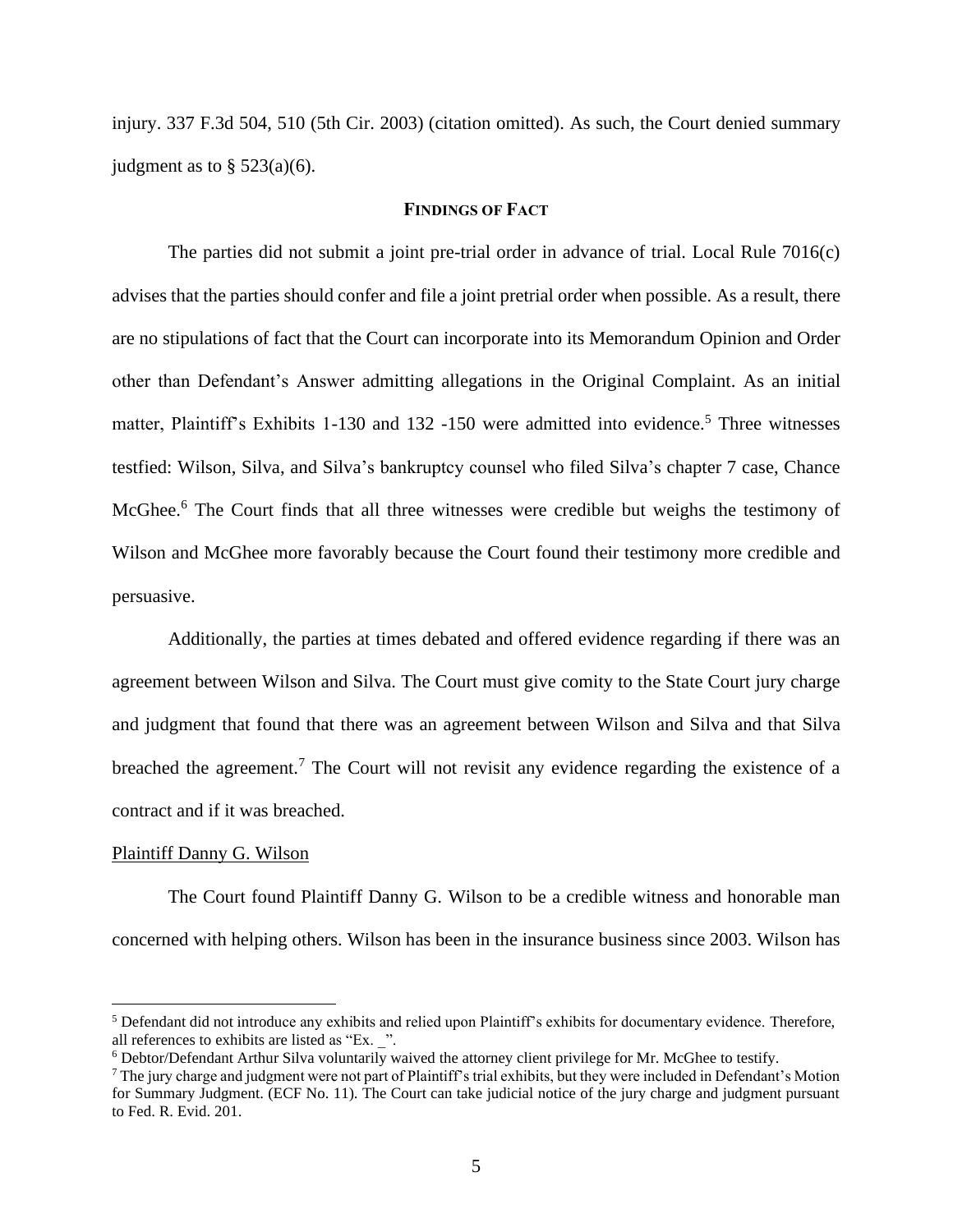owned and operated several agenicies during that time. Wilson met the Silva after a tornado had caused extensive damage in Prosper, Texas. Wilson explained that Silva was acting as a claims advocate for homeowners who had suffered property losses. Wilson found Silva to be competent and motivated to serve the needs of his customers. Wilson was impressed with Silva's ability and suggested that Silva consider acquiring an insurance agency.

Based on these impressions, Wilson discussed with Silva the prospect of Silva acquiring his own insurance agency. Silva was interested in Wilson's proposal but indicated that he did not have or would be able to qualify for financing the acquisition of an insurance agency.<sup>8</sup> Wilson advised Silva that he was on the board of AccessBank Texas and that Wilson could use his relationship with the bank, plus his credit and assets, to assist Silva in acquiring an insurance agency.<sup>9</sup> Wilson and Silva also discussed how Silva would compensate Wilson for assisting him in the acquisition of an insurance agency.

Wilson explained that Silva would operate the insurance agency in Silva's name. Silva's responsibility was to operate the business and increase the book of business through writing new insurance policies. Silva would then pay Wilson \$5,000/month to compensate Wilson for acquiring the insurance agnecy and for Wilson to service the loan he obtained from his bank. Arthur Silva's wife, Carrie Silva, would assist Silva in the operation of the agency.<sup>10</sup> The Silvas began operating the Martin Agency on October 1, 2012. Initially, several of the employees expressed concerns over the way the business would be managed and what the Silvas' expectations were for the continuation of the business.<sup>11</sup> After the Silvas began operating the agency, both Wilson and

<sup>8</sup> *See* Ex. 49 wherein Silva expressed his desire to acquire an insurance agency and requested Wilson provide financial backing to acquire an insurance agency.

<sup>9</sup> *See* Ex. 34 (Asset Purchase Agreement) and Ex. 3 (Addendum to Offer to Purchase between Arthur Silva buyer/purchaser and Daryll W. Martin as seller) regarding the sale of the Martin Agency to Arthur Silva.

<sup>10</sup> *See* Ex. 81 regarding Carrie Silva's review of Martin Agency employees and their roles with the agency.

<sup>&</sup>lt;sup>11</sup> See Exs. 48, 87, and 88 wherein Allstate employees express frustration and anxiety about how the Martin Agency will be managed and operated.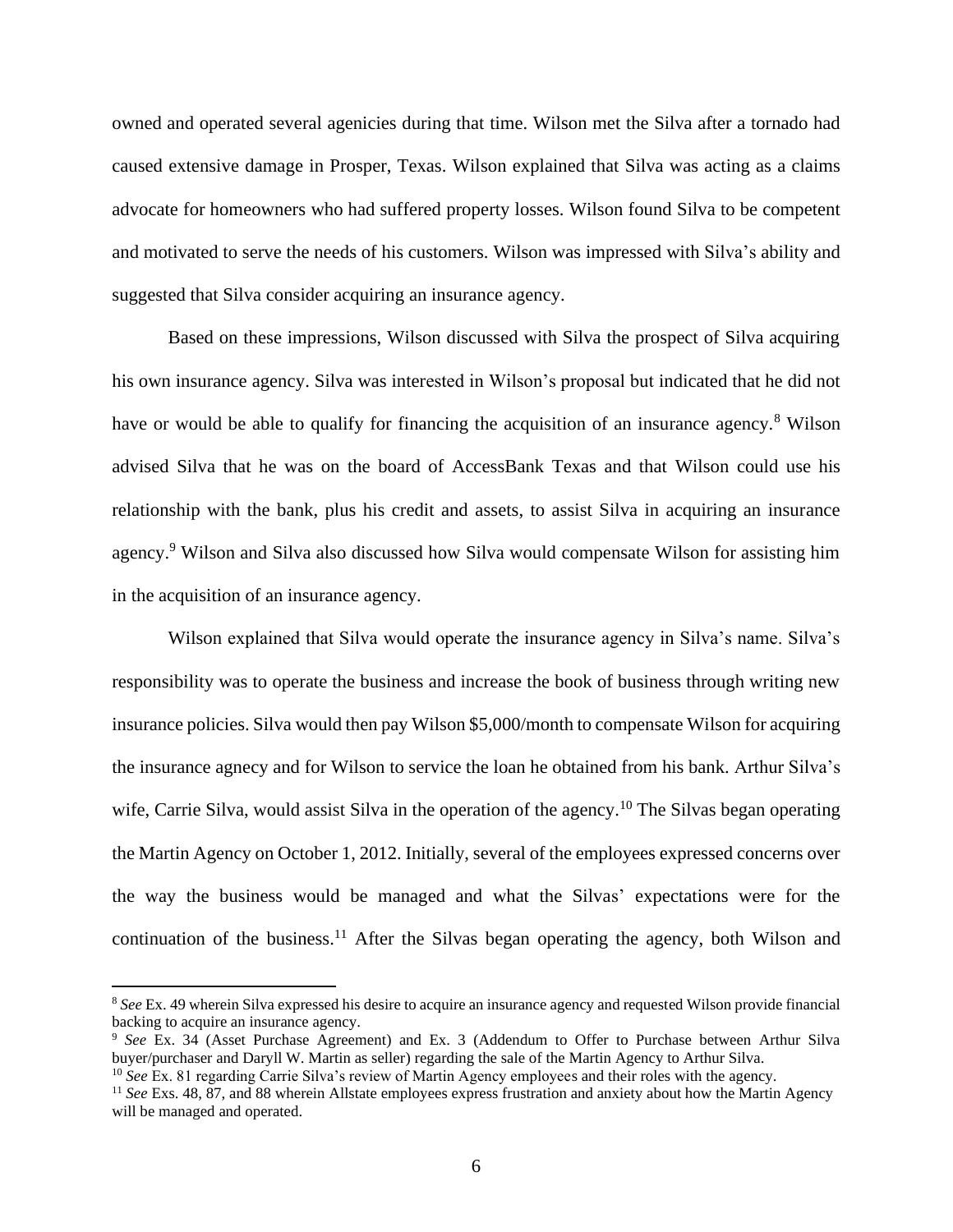agency employees expressed concern about business operations and whether the agency was making a profit or was able to pay its expenses.<sup>12</sup> As a result, Wilson wrote Silva on January 4, 2013, to verify that Silva was using the same accounting system Wilson had used to track commissions and that office employees were actively engaged in following leads and writing new insurance policies.<sup>13</sup> On May 24, 2013, AccessBank Texas wrote Wilson advising him that the commissions from Silva insurance agency were not being put into the bank's account, which was an event of default under Wilson's loan with the bank.<sup>14</sup> This revelation was significant in several ways: (1) Silva did not tell Wilson that he had diverted agency insurance commissions from Wilson's bank to Silva's bank; (2) Wilson had provided the loan and capital for Silva's acquisition of Allstate insurance agency; and (3) Silva misdirecting insurance commissions put Wilson's loan in default and subjected Wilson's assets to foreclosure for the default.

Wilson testfied that he attempted to get the insurance book of business from Silva, but Silva refused, asserting that he owned the insurance book of business. Further, Wilson stated that he offered to purchase the business back from Silva. Wilson had also located buyers to buy the insurance business, but Silva refused to sell the business. <sup>15</sup> Wilson filed a state court lawsuit to recover his lost investment, and, after several years of litigation, Wilson obtained a judgment against Silva in excess of \$616,00.00. Silva filed a chapter 13 bankruptcy petition in 2020 that was dismissed and then filed his current chapter 7 case in 2021. Silva's choice to file bankruptcy forced Wilson to collect his judgment through the bankruptcy process.

<sup>&</sup>lt;sup>12</sup> *See* e.g. Ex.90 (Reyna email about whether employees will be paid on time) and Ex. 122 (Carrie Silva email to Wilson about payment of salaries and loan payment to Wilson).

<sup>&</sup>lt;sup>13</sup> Exs. 59 and 98.

 $^{14}$  Ex. 28.

<sup>&</sup>lt;sup>15</sup> Wilson terminated his agreement by email to Silva on October 18, 2013. Ex. 66.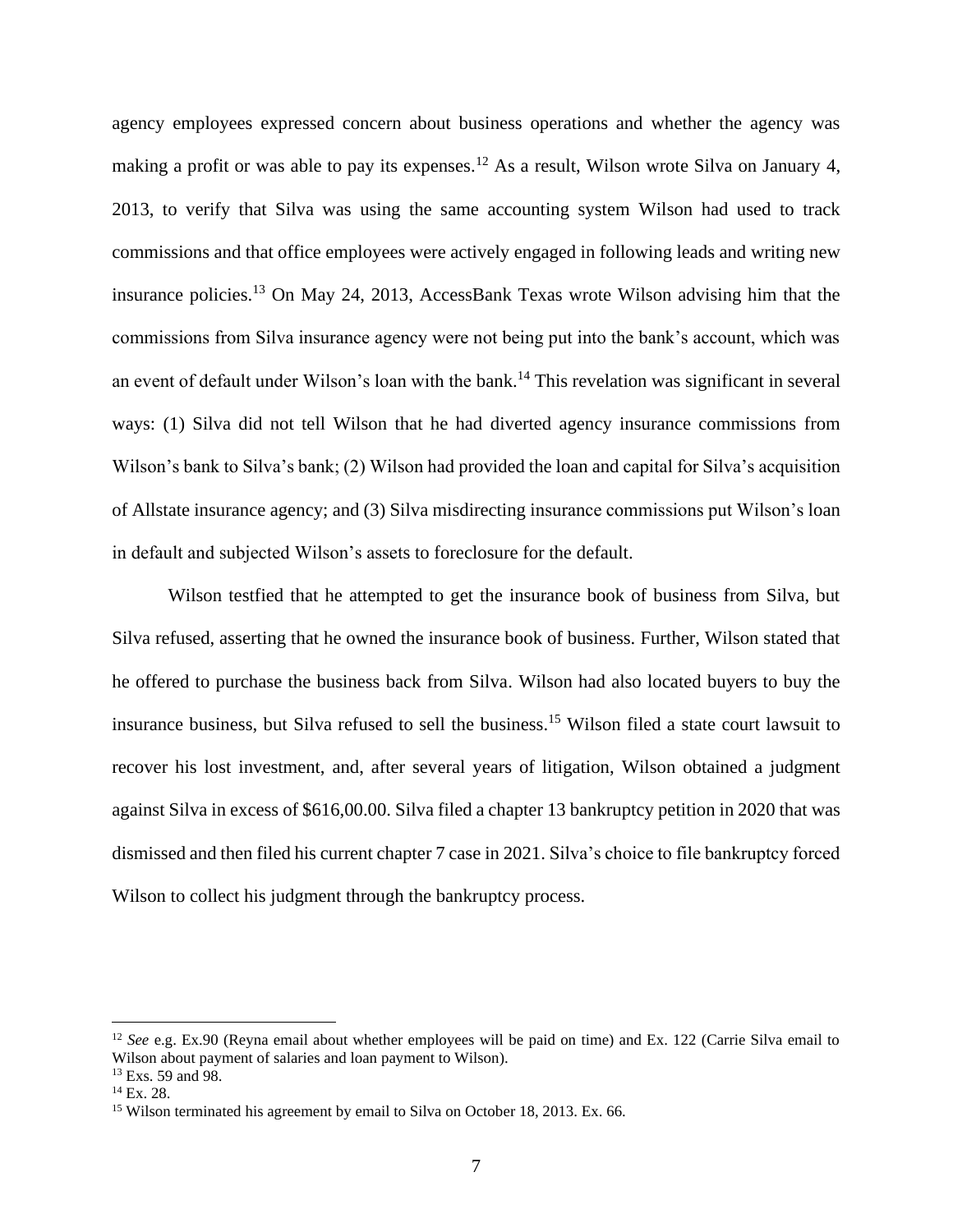## Defendant Arthur Silva

Silva testified that he had filed chapter 13 petitions in 1996 and 2020 before filing his current chapter 7 case in 2021. Silva was asked a number of questions about prior businesses and if he had disclosed those businesses in his bankruptcy cases. For example, Silva disclosed that he owned four businesses on question 4 on his 2020 chapter 13 petition but disclosed six businesses on his chapter 7 petition on question 4.<sup>16</sup> Silva explained that the discrepancy in the number of businesses listed related to his formation post-chapter 7 filing of Biggrizz Outreach Ministries LLC, which owns a barbeque smoker and trailer.<sup>17</sup> Silva explained that he donated both items to Biggrizz to cook for and feed the homeless. Silva further explained that he did not list Silva Construction and Silva Insurance on his earlier chapter 13 petition because he unintentionally forgot to disclose them. Moreover, Silva testified that he relied upon his bankruptcy counsel to prepare his bankruptcy petition, schedules, and statement of financial affairs. In addition, because Silva's chapter 7 case was filed during the COVID pandemic, Silva did not have an in person meeting with his counsel to prepare and review his filings and he reviewed his bankruptcy pleadings with his counsel virtually.

Silva was also asked a number of questions regarding the value of his home, the amounts of liens against his homestead property, and whether his homestead had any equity based on Silva's perception of his home's value. Wilson's counsel contended through cross examination that Silva had made inconsistent statements regarding the amount of the IRS's tax liens against his homestead property. Silva stated that the reason the IRS's secured claim changed in amount was due to amendments that his attorney made.<sup>18</sup> Additionally Silva was asked about the value of his

<sup>16</sup> Exs. 134, 142.

<sup>&</sup>lt;sup>17</sup> Biggrizz Outreach Ministries LLC was not initially disclosed on Silva's Schedules nor was the transfer of the barbeque pit and trailers in his prior chapter 13 case filed in 2020.

<sup>18</sup> *Cf*. Ex. 133 (Amended Schedules dated May 4, 2021 listing the IRS's secured claim of \$290,283.84) *with* Ex. 150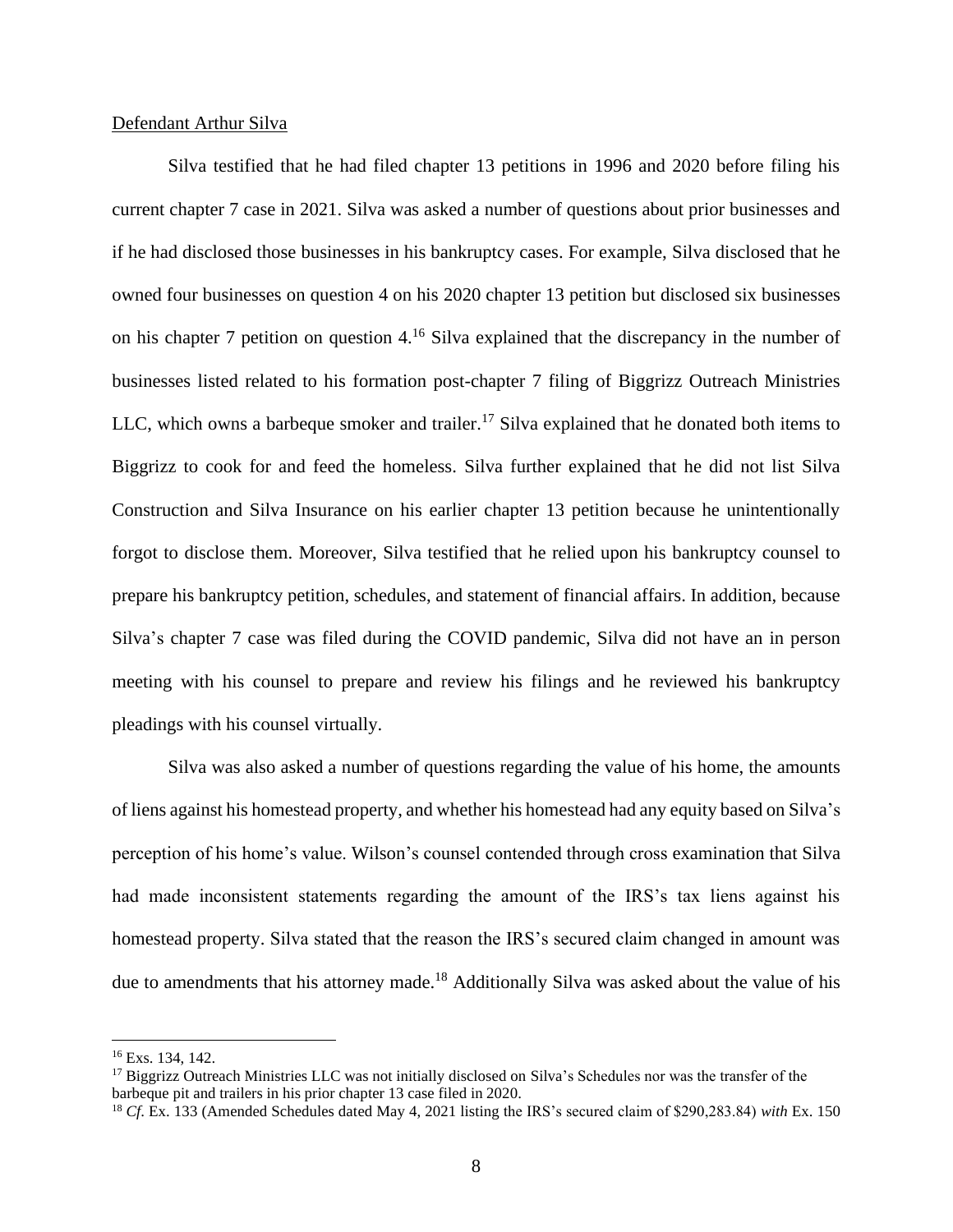insurance agency and the amount of any lienholder interest. Silva stated that he initially listed the insurance agency franchise value as between \$350,000–\$400,000 with Oak Street Funding as lienholder having a debt of \$400,000.00. Silva listed the value of the insurance agency in his Amended Schedules (dated May 4, 2021) in the amount of \$314,213.32. Silva explained that the difference in value was because Allstate had provided a valuation if Silva were to terminate his franchise agreement with Allstate.

Silva was also asked about a number of debts for which creditors filed proof of claims and Silva did not list in his schedules.<sup>19</sup> Silva was unable to explain why the debts were not listed in his schedules. Additionally, Silva could not explain why there was only one transfer listed in his original schedules dated December 9, 2020, but there were four additional transfers that were included in his amended schedules dated December 20,  $2020$ .<sup>20</sup> Silva did state, however, that the Trustee asked him about the transfers on his amended schedules to which Silva stated that the transfers occurred in 2019 for a total amount of roughly \$35,000.00. All of the transfers were for the sale of personal or real property. Finally, Silva did acknowledge that he gave a barbeque smoker and two trailers to his business, Biggrizz Ministries, LLC, to feed the homeless.

### Attorney Chance McGhee

Chance McGhee is an experienced and competent attorney that has practiced consumer bankruptcy law for many years. McGhee acknowledged that he did file a number of amendments

<sup>(</sup>IRS notices of federal tax liens for unpaid Form 1040 income taxes [years 2013-2017] with a total amount of \$121,533.13) suggesting that the Silva misrepresented his tax liability to reduce the prospect of there being any equity in his homestead. Assuming that assertion to be correct, Silva would be entitled to keep any equity in his homestead upon sale under the Fifth Circuit's opinion in *Lowe v. DeBerry (In re DeBerry)*, 884 F.3d 526 (5th Cir. 2018) (holding that a chapter 7 debtor was not required reinvest the proceeds from his exempt homestead upon sale because by exemption, the homestead property was removed from the bankruptcy estate).

<sup>19</sup> *See* Exs. 147 (Pinnacle Credit Services LLC proof of claim); Ex. 148 (Citibank proof of claim); and Ex. 149 (LVNV Funding LLC proof of claim). All three claims are general unsecured nonpriority claims.

<sup>20</sup> *Cf*. Ex. 134 (Statement of Financial Affairs, part 7 regarding the sale of an automobile to Ruiz Motors) with Ex. 132 (Amended Statement of Financial Affairs listing four additional transfers (sales) to four individuals including Silva's sister).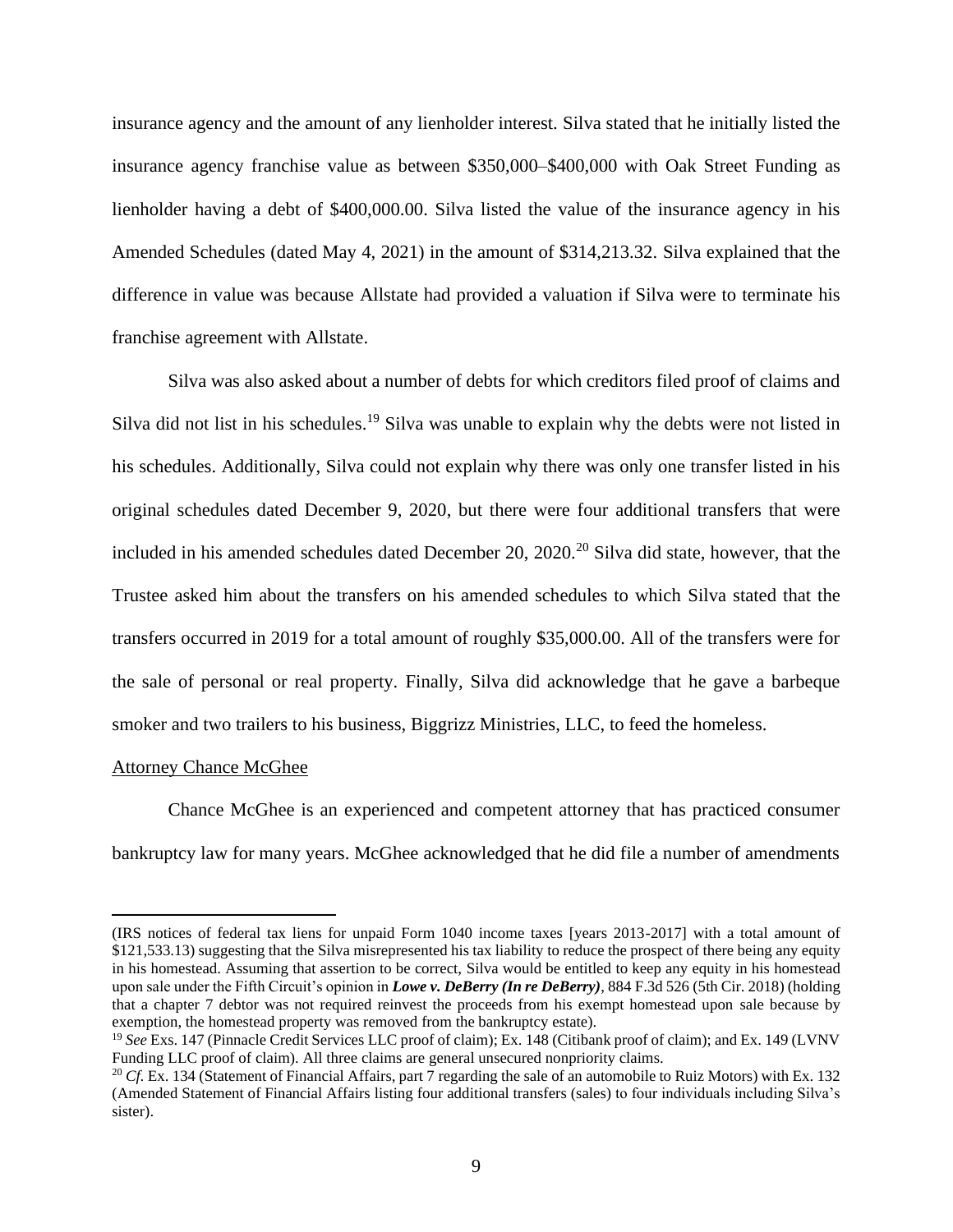to Silva's schedules and statement of financial affairs. McGhee explained that as a precursor to filing an individual consumer case, he obtains a credit report to determine a debtor's liabilities. McGhee explained that a number of debts on a credit report may have been transferred to collection agents or still are listed even though the statute of limitations for collection had passed. McGhee further explained that he sometimes has to amend a debtor's schedules to reflect if a debt has been transferred or assigned to another creditor or collection agent, and, also to indicate if a claim is uncollectible due to limitations.

McGhee explained that the reason for the changes in Oak Street Funding LLC's claim were in part because Oak Street Funding LLC filed a motion for relief from stay that listed a different amount than what Silva thought was the amount.<sup>21</sup> As to the discrepancies in the amount and character of the IRS's proof of claim, McGhee explained that he decided to change the amount of the IRS's secured claim based on the amount of equity in Silva's asserts when Silva amended his exemptions to state exemptions.<sup>22</sup> In sum, Silva had nothing to do with any changes to the schedules regarding the IRS's proof of claims or how the claims impacted any equity regarding Silva's homestead.

Independent of this Adversary Proceeding, there was a dispute as to the valuation of Silva's homestead. Wilson argued that the Silva artificially reduced the value of the homestead. Silva used the taxing authority's appraised value for valuing the homestead. Wilson objected to the homestead's equity being exempt under the federal exemptions. Silva hired an appraiser to

<sup>&</sup>lt;sup>21</sup> McGhee admitted that if he had the information Allstate provides regarding the value of the business upon termination of the franchise agreement, McGhee would have used that value when he filed the original schedules. McGhee subsequently learned that the termination value is readily available to franchisees. McGhee agreed he should have used that value on the original schedules.

 $22$  McGhee acknowledged that he did not compare the IRS's proof of claim in Silva's dismissed chapter 13 case with the IRS's proof of claim in Silva's chapter 7 case. McGhee did state, however, that he used a different methodology for valuing Silva's homestead in his chapter 7 case as to how the homestead was valued in the prior chapter 13 case that was dismissed.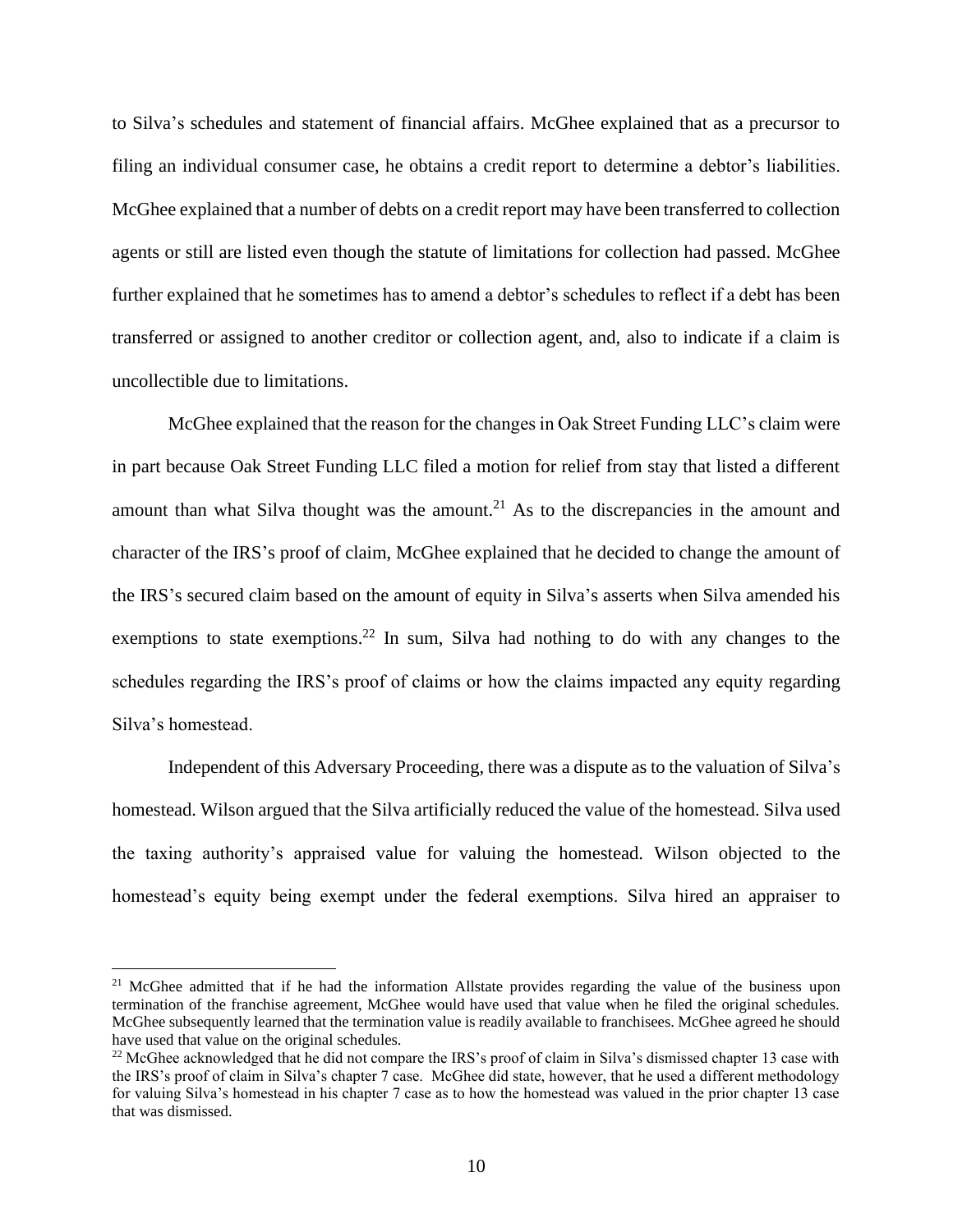appraise the homestead, resulting in a higher value. As a result, Silva amended his exemptions from federal to state exemptions because Texas has an unlimited homestead exemption. Therefore, Wilson's objection to exemptions was rendered moot. Bankruptcy Rule 1009(a) permits a debtor to amend a schedule as a matter of course at any time before the case is closed. Here, Silva timely amended his Schedule C of exempt assets to protect his home from forced sale. Wilson alleged in his Complaint, but did not provide any evidence, as to why such an amendment provided for denial of his discharge under § 727(a)(4). Wilson also alleged that the Silva erroneously listed the value of his home electronics. McGhee acknowledged he made a mistake in listing the value at zero for electronics. As such, upon learning of the omission, McGhee corrected the error.

#### **CONCLUSIONS OF LAW**

The Court makes the following conclusions oflaw:

## **I. Exception to Discharge Under 11 U.S.C. § 523(a)(6) Willful and Malicious Injury**

The standard of proof in a  $\S$  523(a) dischargeability action is by a preponderance of the evidence. *Grogan v. Garner,* [498 U.S. 279, 291 \(1991\).](https://1.next.westlaw.com/Link/Document/FullText?findType=Y&serNum=1991022020&pubNum=0000780&originatingDoc=I6de1e929a19f11e2a555d241dae65084&refType=RP&fi=co_pp_sp_780_291&originationContext=document&transitionType=DocumentItem&ppcid=c53a8d7aa45042cd83f0c78aee253bab&contextData=(sc.Search)#co_pp_sp_780_291) To establish nondischargeability, Wilson must therefore show by a preponderance of the evidence that Silva willfully and maliciously caused Wilson's injuries. An individual may not obtain discharge of debts incurred through his own wrongful conduct. *In re Tegeler*, 586 B.R. 598, 635 (Bankr. S.D. Tex. 2018).

Section  $523(a)(6)$  of the Bankruptcy Code provides, in relevant part, that:

(a) A discharge under section 727 . . . of this title does not discharge an individual debtor from any debt— . . . (6) for willful and malicious injury by the debtor to another entity or to the property of another entity.

In other words, debts for "willful and malicious injury" are not dischargeable in a Chapter 7 case. 11 U.S.C. § 523(a)(6); *Kawaauhau v. Geiger*, 523 U.S. 57 (1998). Under *Geiger*, the word "willful" modifies the word "injury," meaning a debtor must have intended not only to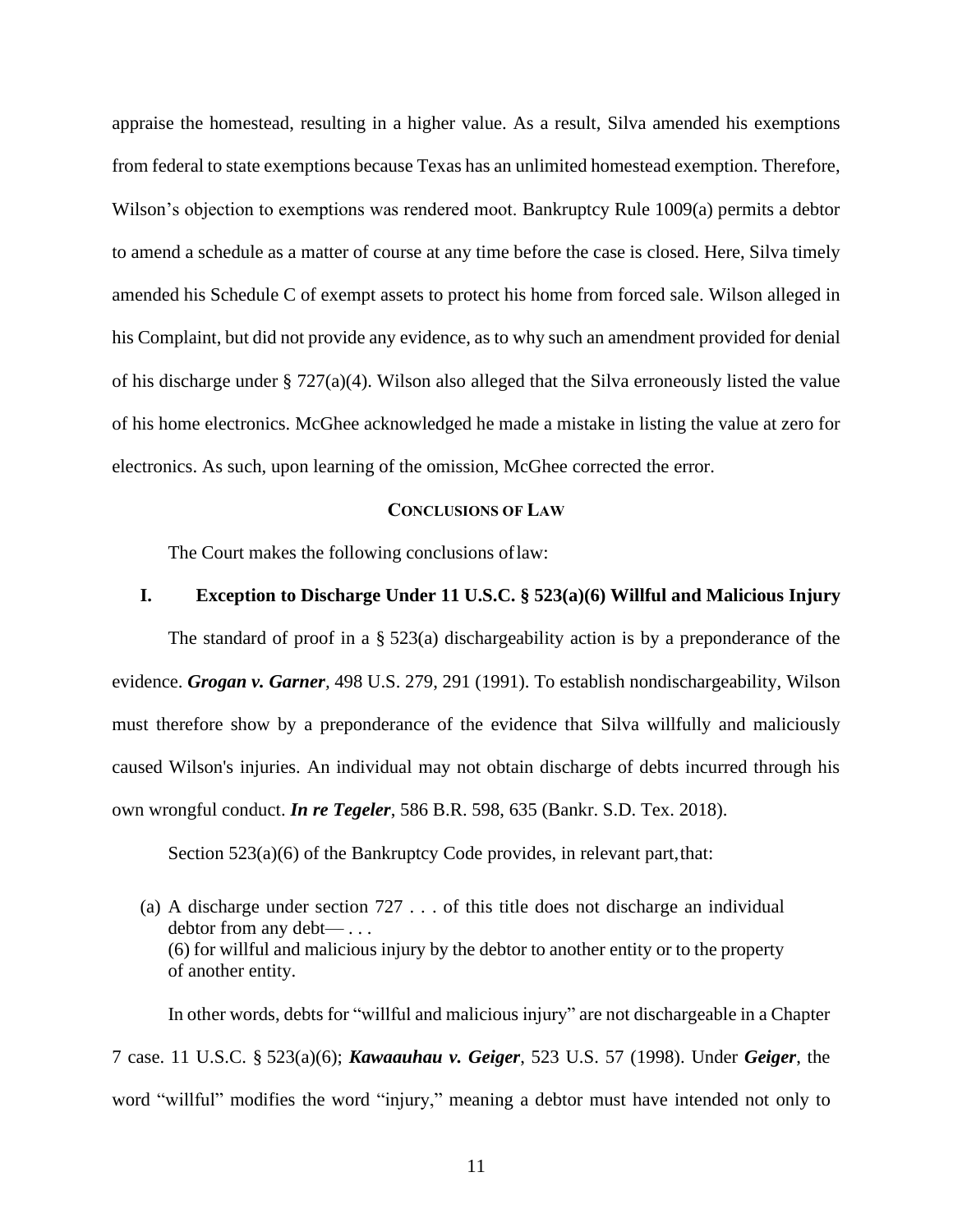commit an act resulting in the plaintiff's injury, but to also inflict the injury itself. 523 U.S. at 61. Accordingly, "debts arising from recklessly or negligently inflicted injuries do not fall within the compass of § 523(a)(6)." *Id.* at 64.

The Fifth Circuit employs a two-part test to determine willful and malicious injury. *Williams*, 337 F.3d 504 (5th Cir. 2003). An injury is willful and malicious if the plaintiff proves "either an objective substantial certainty of harm or a subjective motive to cause harm." *Id.* at 509 (citing *In re Miller*, 156 F.3d 598, 603 (5th Cir. 1998)). To establish an objective substantial certainty of harm, the court must "analyze whether the defendant's actions, which from a reasonable person's standpoint were substantially certain to result in harm, are such that the court ought to infer that the debtor's *subjective* intent was to inflict a willful and malicious injury on the plaintiff." *In re Powers*, 421 B.R. 326, 335 (Bankr. W.D. Tex. 2009). Courts find a subjective motive to cause harm when a defendant acts "deliberately and intentionally, in knowing disregard of the rights of another." *In re Gharbi*, No. 08-11023-CAG, 2011 WL 831706 (Bankr. W.D. Tex. Mar. 3, 2011), *aff'd*, Cause No. A-11-CA-291-LY, 2011 WL 2181197 (W.D. Tex. June 3, 2011). "Merely because a tort is classified as intentional does not mean that any injury caused by the tortfeasor is willful." *Williams*, 337 F.3d at 509 (citation omitted). In *Berry v. Vollbracht (In re Vollbracht)*, the Fifth Circuit restated the test for willful and malicious injury as involving an inquiry "of whether there exists 'either an objective substantial certainty of harm or a subjective motive to cause harm' on the part of the debtor." 276 F. App'x. 360, 361–62 (5th Cir. 2007). For an injury to be "willful and malicious," it must satisfy the two-part test and not be sufficiently justified under the circumstances to render it not willful and malicious. *Id*. at 362.

The evidence adduced is critical to the Court's determination of willful and malicious behavior. Wilson's counsel only asked Silva about the omissions or misstatements in his schedules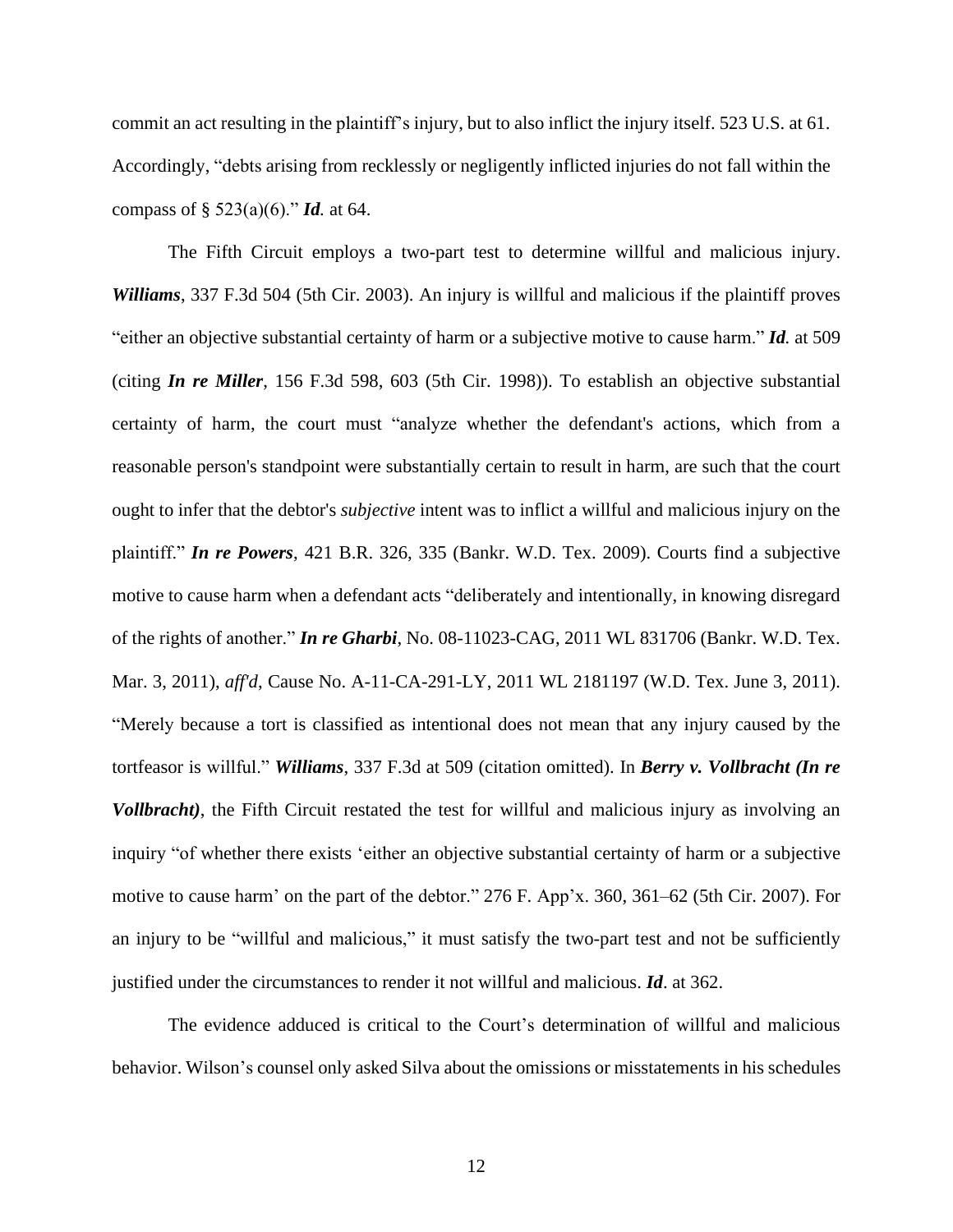and statement of financial affairs. Wilson's counsel did not ask Silva any questions regarding his conduct or why Silva thought he could divert Allstate commissions to Silva's bank account. Silva's counsel intentionally did not examine Silva, recognizing that Wilson had the burden of persuasion by a preponderance of the evidence. There was no oral testimony on Silva's state of mind or his subjective intent. The only testimony regarding Silva's conduct involving Wilson's loan was that Silva took out a loan to attempt to pay Wilson. Although the Court admitted roughly 150 exhibits by agreement that included many emails between the parties, the Court was only introduced to small number of the exhibits. Notably, some of the exhibits suggest that after Wilson terminated the agreement, the parties continued to have discussions regarding how to resolve their differences.<sup>23</sup>

The Court recognizes that Silva breached the agreement and was liable for damages caused to Wilson. What is unclear to the Court is whether Silva acted objectively or subjectively to cause harm to Wilson. The Court notes that the breach of a contract gives rise to damages, but there is insufficient evidence to find that Silva's breach of the agreement demonstrates subjectively or objectively an intent to harm Wilson. Based on the evidence provided, the Court cannot find that Silva had a subjective motive by acting deliberately and intentionally in knowing disregard of Wilson. There is insufficient evidence on subjective intent to cause harm.<sup>24</sup> Additionally, the Court cannot find that Silva's actions were objectively substantially certain to cause injury. Wilson did discuss how the diversion of Allstate payments impacted him, but there is insufficient evidence that Silva's actions were certain to cause harm. As such, the Court finds that Wilson has not met

 $23$  Exs. 67-71.

<sup>&</sup>lt;sup>24</sup> The Fifth Circuit in *Williams* noted that a knowing breach of contract requires explicit evidence that a defendant's breach was intended or substantially certain to cause the injury to the plaintiff. 337 F.3d at 511.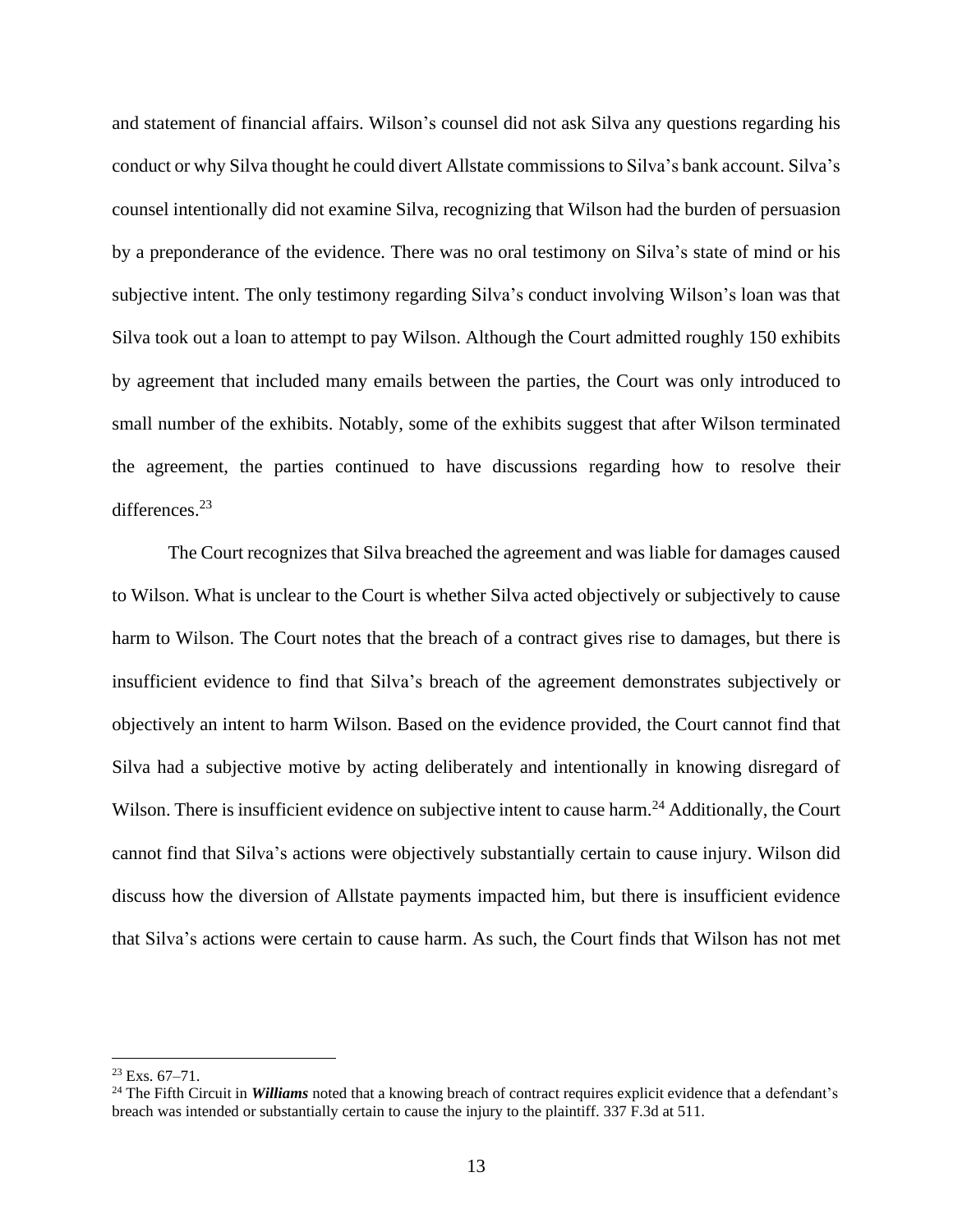his burden by a preponderance of the evidence that Silva's liability to Wilson is nondischargeable under  $\S 523(a)(6)$ .

## **II. Denial of Discharge for Making a False Oath Under 11 U.S.C. § 727(a)(4)(A)**

Section 727(a) provides that a court must grant a discharge unless one or more grounds for denial of discharge under §§ 717(a)(1)–(12) is proven to exist. The burden of proving a denial of discharge under §§ 727(a)(1)–(12) lies with the party objecting to discharge, and is by a preponderance of the evidence. *Beaubouef v. Beaubouef***, (***In re Beaubouef)*, 966 F.2d 174, 178 (5th Cir. 1992). Here, Wilson objects to Silva's discharge pursuant to  $\S 727(a)(4)(A)$ .

Section  $\S 727(a)(4)(A)$  provides that "[t]he court shall grant the debtor a discharge, unless. . . the debtor knowingly and fraudulently, in or in connection with the case . . . made a false oath or account." Here, Wilson alleges Silva made numerous omissions and false statements.

The elements a plaintiff must show under  $\S 727(a)(4)(A)$  are: "'(1) [the debtor] made a statement under oath; (2) the statement was false; (3) [the debtor] knew the statement was false; (4) [the debtor] made the statement with fraudulent intent; and (5) the statement related materially to the bankruptcy case.'" *Cadle Co. v. Pratt (In re Pratt)*, 411 F.3d 561, 566 (5th Cir. 2005) (quoting *Beaubouef*, 966 F.2d at 178). "An omission of an asset can constitute a false oath." *Pratt*, 411 F.3d at 566.

Notably, "Bankruptcy Courts have not construed § 727(a)(4) generally to impose strict liability for the schedules and false statements." *Interfirst Bank Greenville, N.A., v. Morris (In re Morris)*, 58 B.R. 422, 427 (Bankr. N.D. Tex. 1986). Innocent mistakes and inadvertence are generally not sufficient to result in denial of a discharge. *See e.g., Mozeika v. Townsley (In re Townsley)*, 195 B.R. 54, 65 (Bankr. E.D. Tex. 1996) ("The denial of a discharge under  $\S 727(a)(4)(A)$  cannot be imposed where the false statement was the result of a simple or honest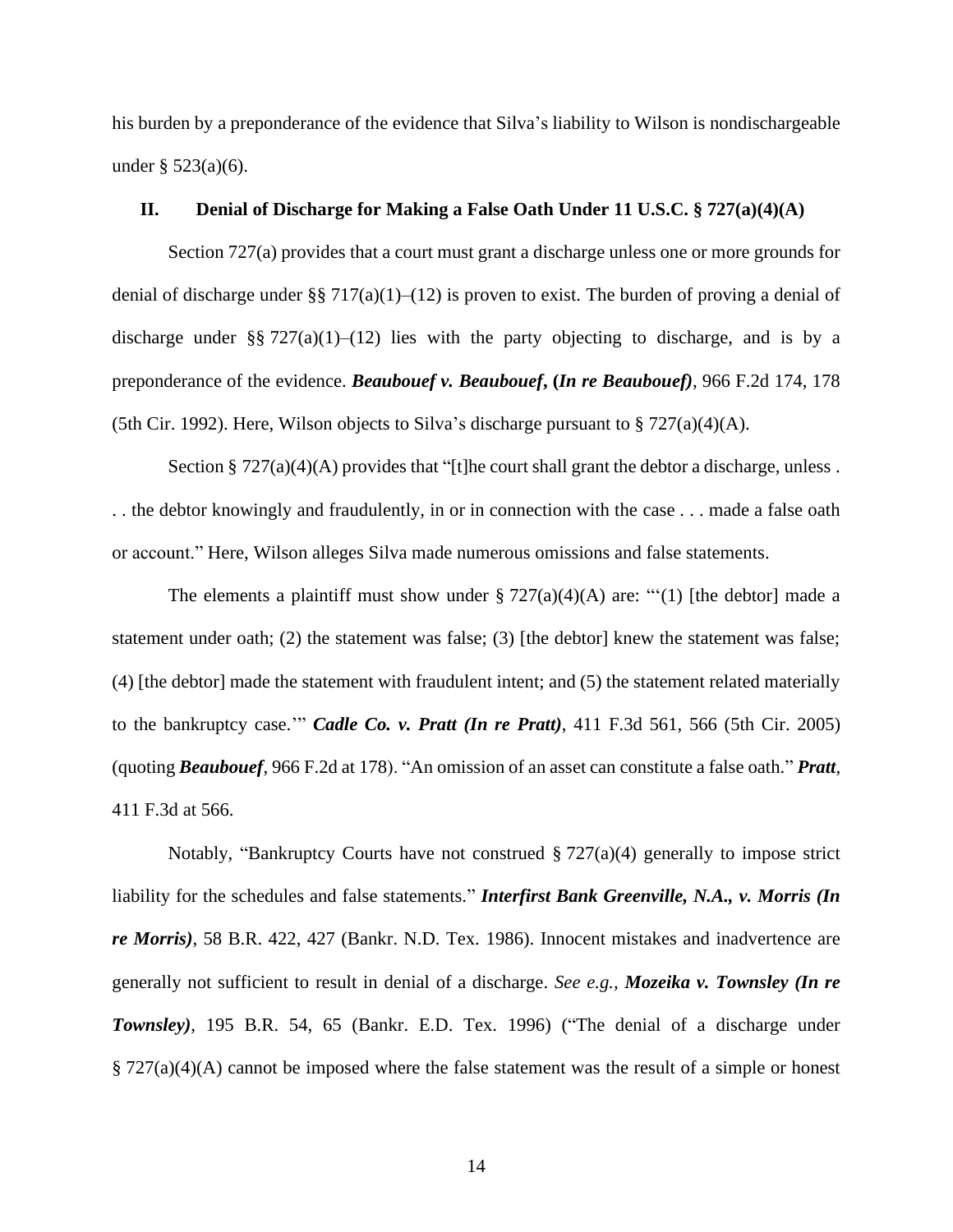mistake or inadvertence. Rather, to sustain an objection to discharge under this section, the debtor must have willfully made a false statement with intent to defraud his creditors.").

Nevertheless, a debtor need not have acted deliberately to deceive. *Beaubouef*, 966 F.2d at 178 ("It makes no difference that [the debtor] does not intend to injure his creditors when he makes a false statement. Creditors are entitled to judge for themselves what will benefit, and what will prejudice, them.") (quoting *Chalik v. Moorefield (In re Chalik)*, 748 F.2d 616, 618 (11th Cir. 1984) (per curiam)). The requisite intent can be shown by establishing that the debtor acted with reckless disregard for the truth, which can be proven by circumstantial evidence. *In re Sholdra*, 249 F.3d 380, 382 (5th Cir. 2001) ("[S]tatements [made] with fraudulent intent–or reckless indifference to the truth . . . can be proven by circumstantial evidence."); *Beaubouef*, 966 F.2d at 178 ("[T]he existence of more than one falsehood, together with [the debtor's] . . . failure to take advantage of the opportunity to clear up all inconsistencies and omissions when he filed his amended schedules, constituted reckless indifference to the truth and, therefore, the requisite intent to deceive."); *accord, In re Sullivan*, 204 B.R. 919, 942–43 (Bankr. N.D. Tex. 1997) ("A series of even innocent mistakes or omissions can constitute evidence of a pattern of reckless disregard for the truth. . . . Thus, courts look at the circumstances surrounding the omissions to determine whether they were intentional.") (citing *Morris*, 58 B.R. at 428). A debtor's fraudulent intent may be established through actual evidence of intent to defraud or through the cumulative effect of many falsehoods in a debtor's schedules as evidence of a reckless disregard for the truth. *In re Crumley*, 428 B.R. 349, 366–67 (Bankr. N.D. Tex. 2010) (citing *Sholdra,* 249 F.3d at 383).

The denial of a discharge—the "death penalty" sanction of bankruptcy—must not be undertaken lightly. *Crumley*, 428 B.R. at 367. (citing *Washington 1993, Inc. v. Hudson (In re Hudson),* 420 B.R. 73, 100 (Bankr. N.D.N.Y. 2009)). Unquestionably, a debtor's paramount duty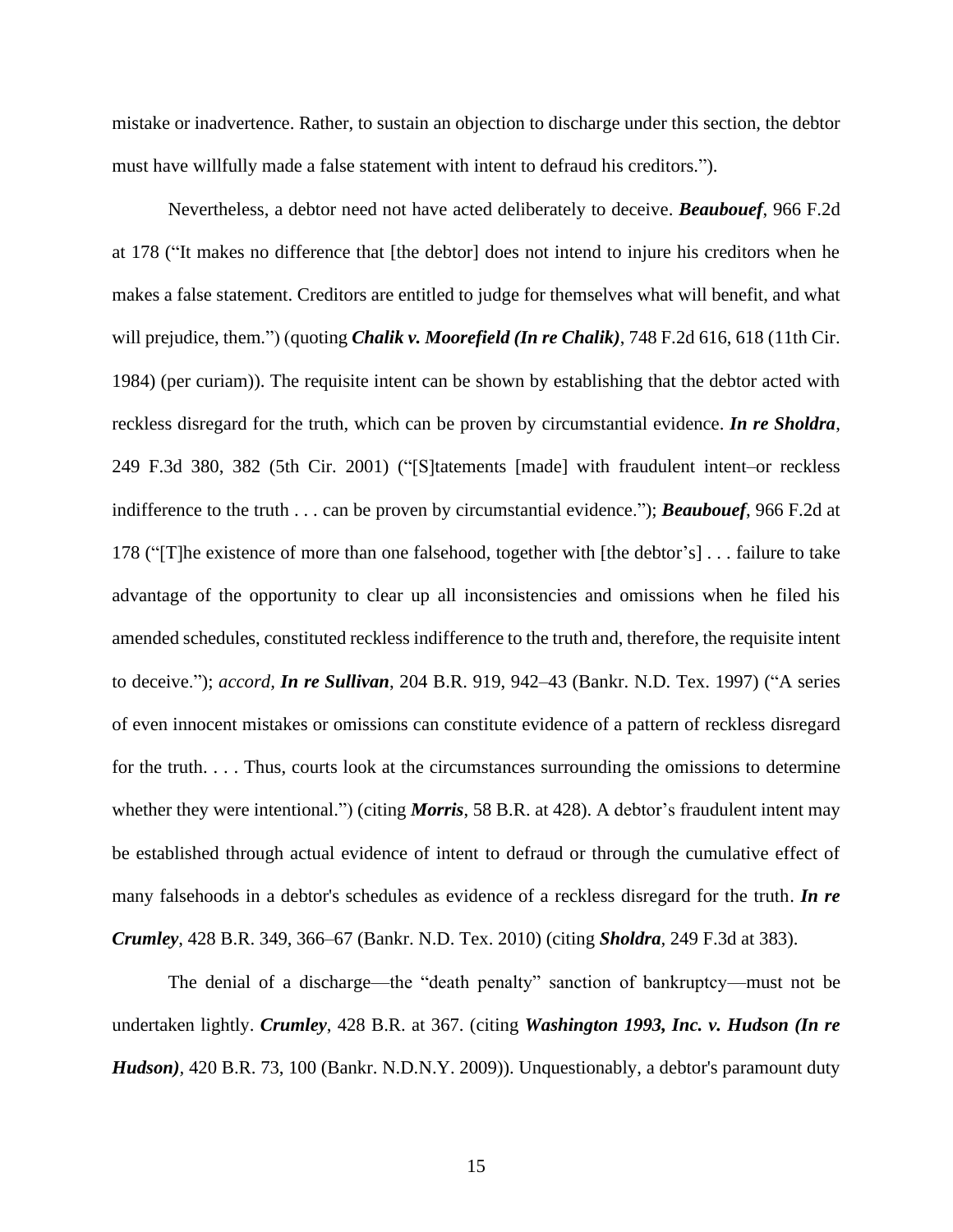is to consider carefully all questions posed on the petition, schedules, and statements, and to verify the information listed is correct. *Morton v. Dreyer (In re Dreyer),* 127 B.R. 587, 593–94 (Bankr. N.D. Tex. 1991). Nevertheless, "[i]t may be close to impossible to produce Schedules and SOFAs that contain no mistaken information." *Cadle Co. v. Preston–Guenther (In re Guenther),* 333 B.R. 759, 767–68 (Bankr. N.D. Tex. 2005)). In other cases, such as *Crumley*, reckless disregard for the truth was found where the Debtor prepared his SOFA's using "gest guesstimate" figures and "never attempted to reconcile all of his sources of income prior to trial." 428 B.R. at 367 (denying discharge to the husband under  $\S 727(a)(4)(A)$  for reckless disregard).

The Court finds that Wilson has only met two of five elements under the Fifth Circuit's test in *Beaubouef*. First, Silva's statements in his schedules and statement of financial affairs were made under oath. Second, as to whether the statements were false, the Court finds that some of the statements were false when originally made but later corrected. Third, as to the element that the Silva know the statements were false, the Court finds that Silva did not. Silva offered credible explanations for why he made each statement. In summary form, Silva offered the following evidence from himself or Mr. McGhee as why the statements were not knowingly made false:

(1) Failure to list Biggrizz – Silva explained that Biggrizz was formed after filing his chapter 7 case for the sole purpose of feeding the homeless. Silva acknowledged he contributed his personal assets to the LLC. While the chapter 7 trustee could have sought recovery of those assets, the trustee did not because of the limited value of a barbeque pit and trailer. The omission of Biggrizz was later disclosed, and the Court finds that the omission was not intentionally false.

(2) Failure to list dba Silva Insurance – the Court cannot discern how this omission was false given that the only insurance agency Silva operated that produced income was the Allstate agency.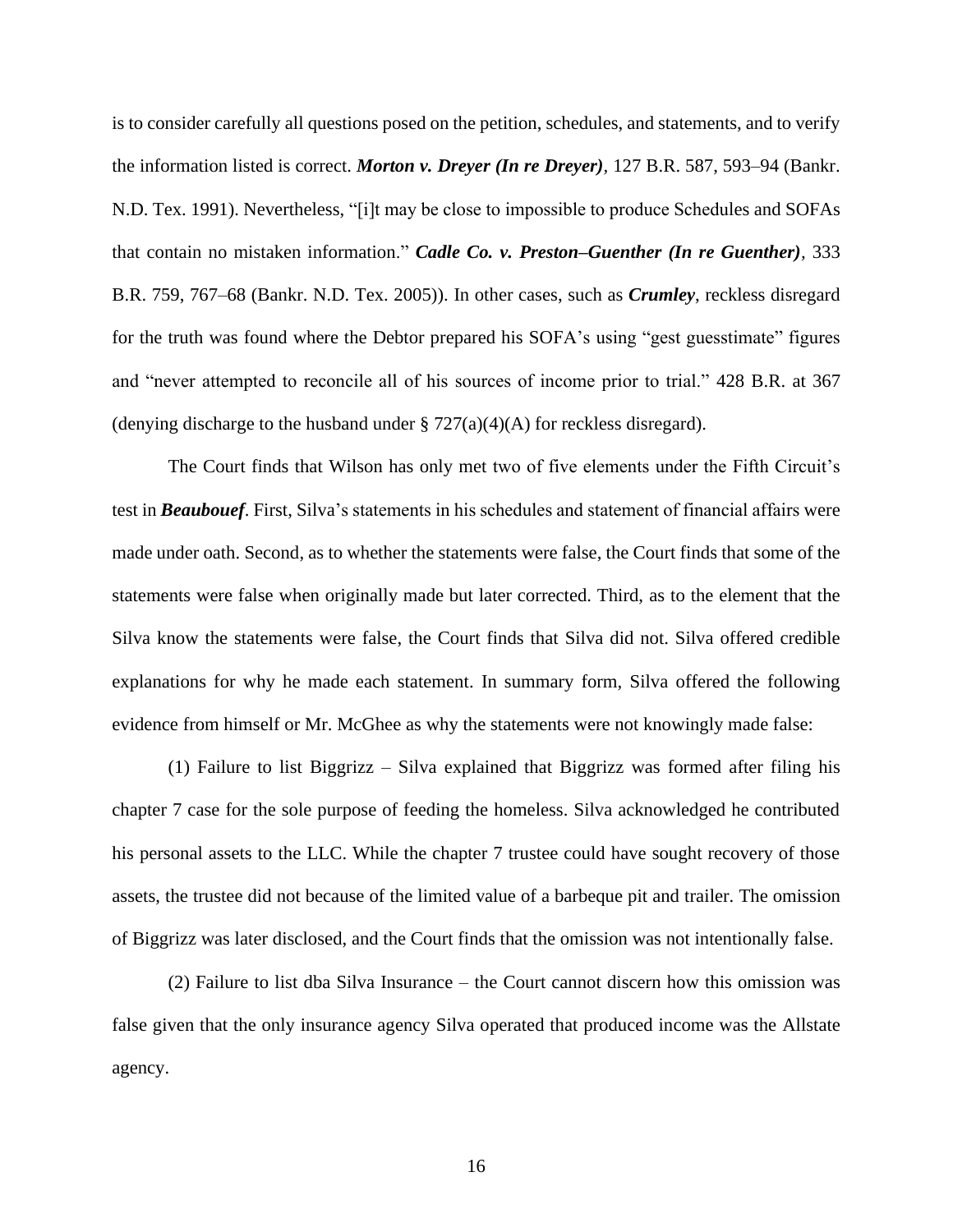(3) Undervaluing his homestead – while the Court acknowledges that Silva should have been more cooperative in assisting Wilson in appraising his home, the explanation that McGhee gave using the taxing appraisal valuation in the original schedules is consistent with what other consumer lawyers do in this district. A chapter 7 debtor often does not have the funds pay for an appraisal of a homestead. Nonetheless, Silva did order an appraisal of his home, and when the appraisal resulted in a higher value, McGhee dutifully amended the schedules to reflect the increase in value. Moreover, Debtor's change from federal to state exemptions is permitted under Bankruptcy Rule 1009(a) and reflects good lawyering to protect assets from liquidation in a chapter 7 case.

(4) Valuing Silva's electronics at zero – the Court finds McGhee's testimony credible that he made a mistake on the schedules in listing the electronics' value at zero when it should have been roughly \$2,000.00. The Court agrees with Wilson that this was a significant oversight but questions the materiality of this false statement given that the chapter 7 trustee did not seek turnover of the electronics for liquidation.

(5) Undervaluing Silva Allstate franchise's agreement – Wilson argued that Silva intentionally undervalued his franchise agreement with Allstate in his original schedules. Silva testified that he provided an original value to his bankruptcy counsel based on his understanding of the going concern value of his Allstate franchise. McGhee then realized that he needed to change the valuation based upon what Oak Street Funding LLC believed Silva's Allstate franchise value to be in its motion for relief from stay. Further, when Silva requested the termination value of the Allstate franchise agreement in response to Oak Street Fundings LLC's motion for relief from stay, McGhee testified that he only thought that the schedules needed to be amended when he became aware of a different valuation by Oak Street and Allstate.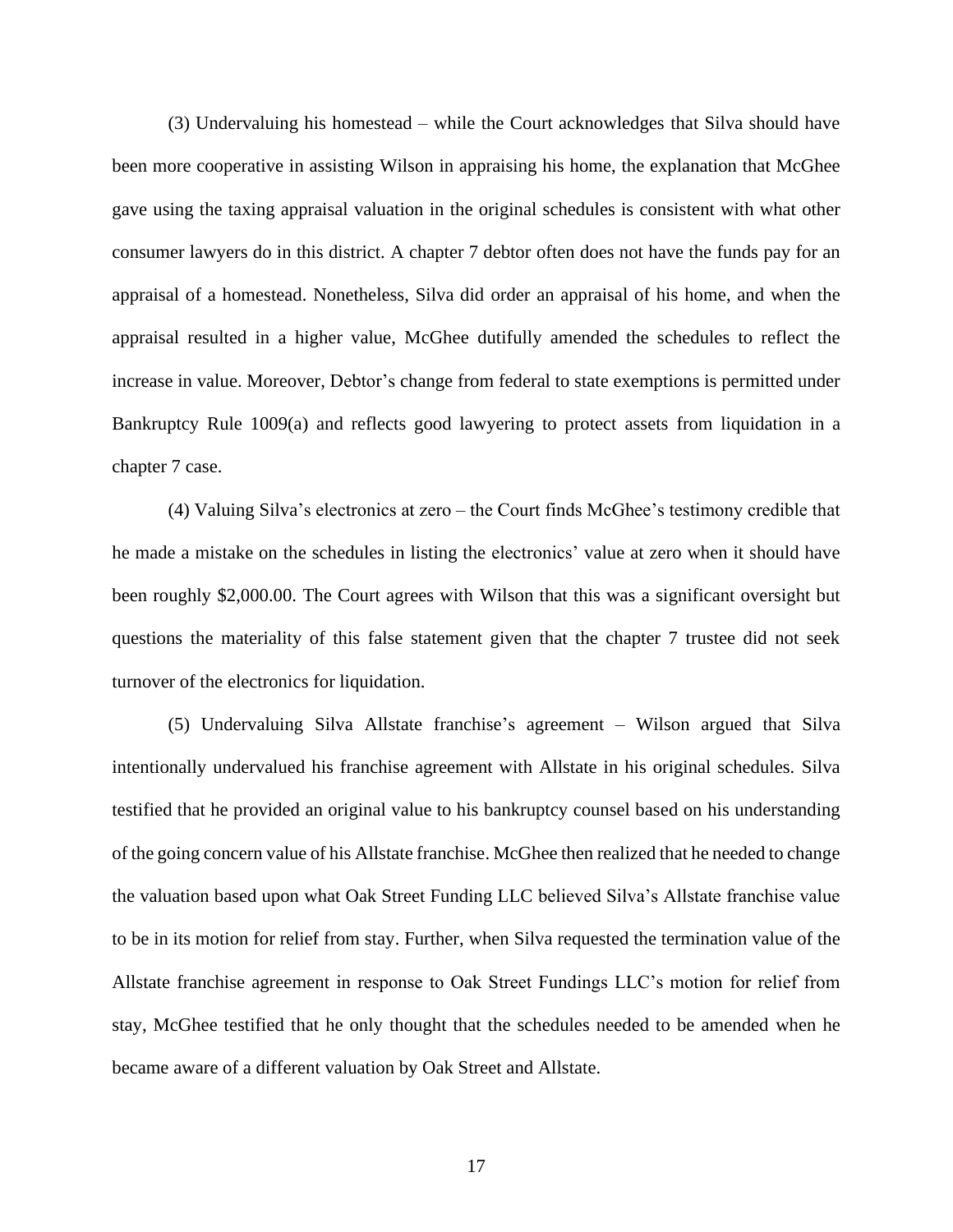(6) Claiming federal exemptions in Silva's cash and investment accounts; Silva's insurance companies; Biggrizz; and the Allstate Franchise Agreement –Wilson complains of Silva's use of federal exemptions to preclude the chapter 7 trustee from liquidating some of Silva's assets because cash can be exempted if a debtor elects federal, but not state, exemptions. If Wilson's counsel had any concerns about these exemptions, counsel should have objected to these exemptions. *See Taylor v. Freeland & Kronz*, 503 U.S. 638, 642-43 (1992) (finding that failure to object timely to a claim of exemptions results in the subject property being excluded as property of the estate). The Court fails to understand how asserting federal exemptions somehow qualifies as an omission or false statement under § 727(a)(4)(A). Regardless, Wilson's argument is moot because Silva changed to Texas exemptions which do not protect cash.

(7) "Amending Silva's Schedule C to claim both the monetary value of the majority of his exempt assets as well as claiming 100% of fair market value<sup> $25$ </sup> – the Court is perplexed by this assertion. Maximizing exemptions is precisely what a debtor's counsel should do to achieve the broadest discharge possible for a debtor. The Supreme Court's holding in *Schwab v. Reilly* permits using 100% of the fair market value to exempt assets. 560 U.S. 770 (2010).

(8) Increasing the amount of the IRS's secured claim on Silva's hoemstead from \$132,852.12 to \$290,283.84 – Wilson posits that Silva manipulated the amount of the IRS's secured claim. The Court is not certain how a recharacterization of the IRS's claim is a false oath or material to a denial of discharge. Mr. McGhee explained that he amended the amount of the IRS's claim based upon the liquidated amount of the claim, adjusted for penalty and interest, and the valuation of Silva's assets. <sup>26</sup> This argument is irrelevant because, in Texas, an interest in

 $25$  Wilson phrased his legal theory as quoted above. ECF No. 17, at 9.

<sup>&</sup>lt;sup>26</sup> Plaintiff also complains that the IRS's unsecured claim was changed multiple times in Silva's schedules. This can be explained because once the IRS's claim became a liquidated amount, and Silva increased the amount of the IRS's secured claim due to the value of Silva's homestead, the IRS's unsecured claim was reduced.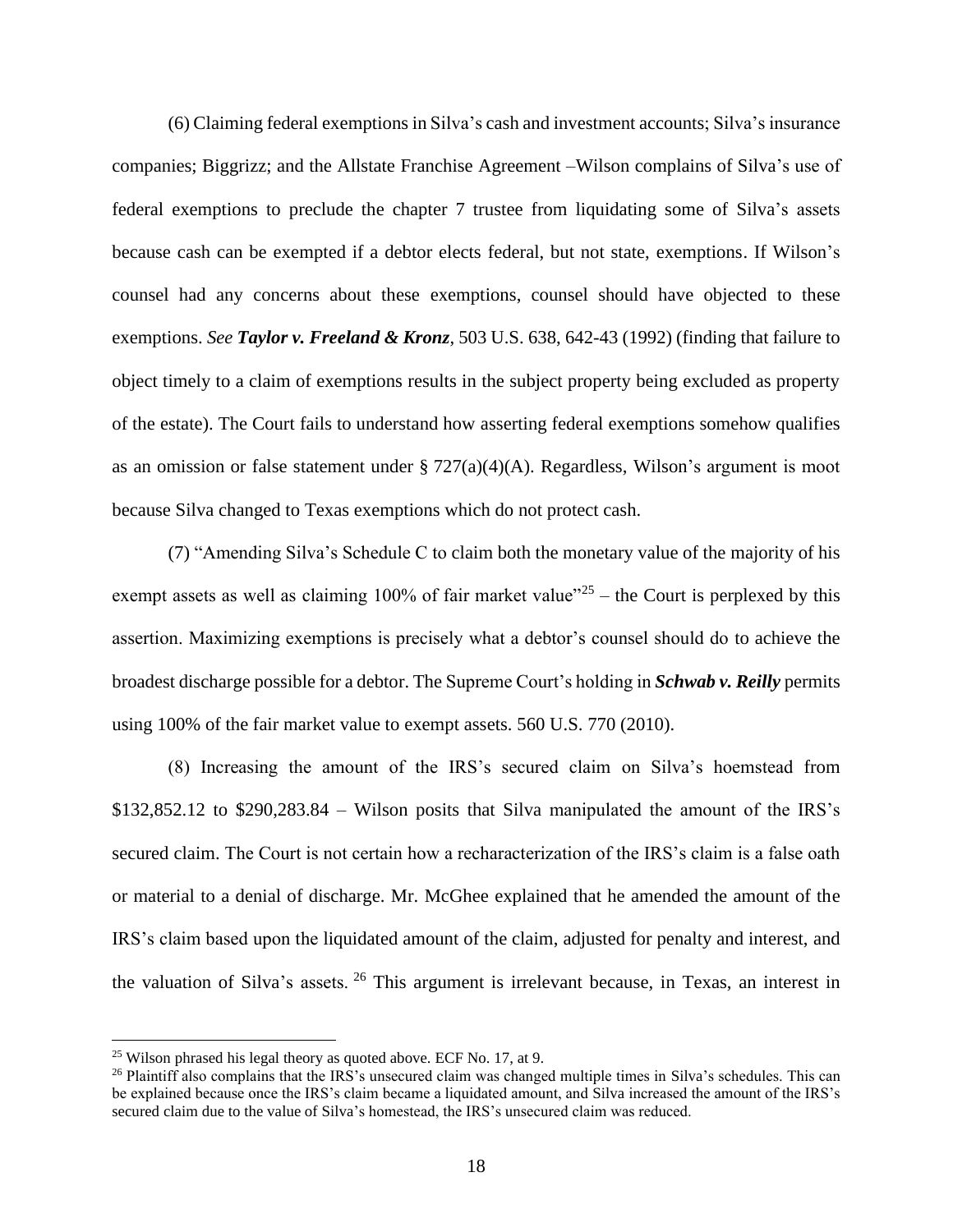homestead is entitled to an unlimited exemption. Tex. Prop. Code Ann. §§ 41.001–41.002; Tex. Const., Art. 16, §§ 50–51. As such, the fact that Silva elected to increase the value of his homestead and elect state exemptions is not a false oath.

(9) Decreasing the amount of the secured debt of Oak Street Funding from \$400,000 to \$342,584.06 – the record evidence was that Silva estimated the value of his interest in his insurance agency at \$400,000 without any basis other Silva's perceived value. During his chapter 7 case, Silva and McGhee learned that they could get a franchise termination value for the insurance agency, which Silva used. As a result, the valuation was lower but more accurate. The change in value was not attributable to any manipulation by Silva, but an independent valuation of what Silva's interest would be should he elect to terminate his franchise agreement with Allstate.

(10) Wilson asserts that the failure to list certain unsecured creditors is a material omission. The Court disagrees. There is no benefit to a debtor not listing an unsecured creditor because debts which are neither listed nor schedules cannot be discharged under  $\S$  523(a)(3). Further, as McGhee explained, the failure to list some creditors is attributable to the debts being sold or transferred.

As to the fourth element—whether the debtor made the statement with fraudulent intent— Silva did not make any statements suggesting the omissions or false statements were made with fraudulent intent. The Court finds Silva's explanations credible as to why he originally listed his liabilities the way he did. Further, the Court cannot discern any attempt to prevent any creditor from learning about Silva's assets and liabilities. Silva repeatedly testified he disclosed his assets and liabilities to McGhee to the best of his knowledge and relied on McGhee's expertise to list the liabilities and assets appropriately. The Court also finds credible McGhee's explanations and rationale for the how the schedules were originally prepared and subsequently amended. The Court cannot find any basis to conclude that Silva purposely omitted any of his assets or liabilities.